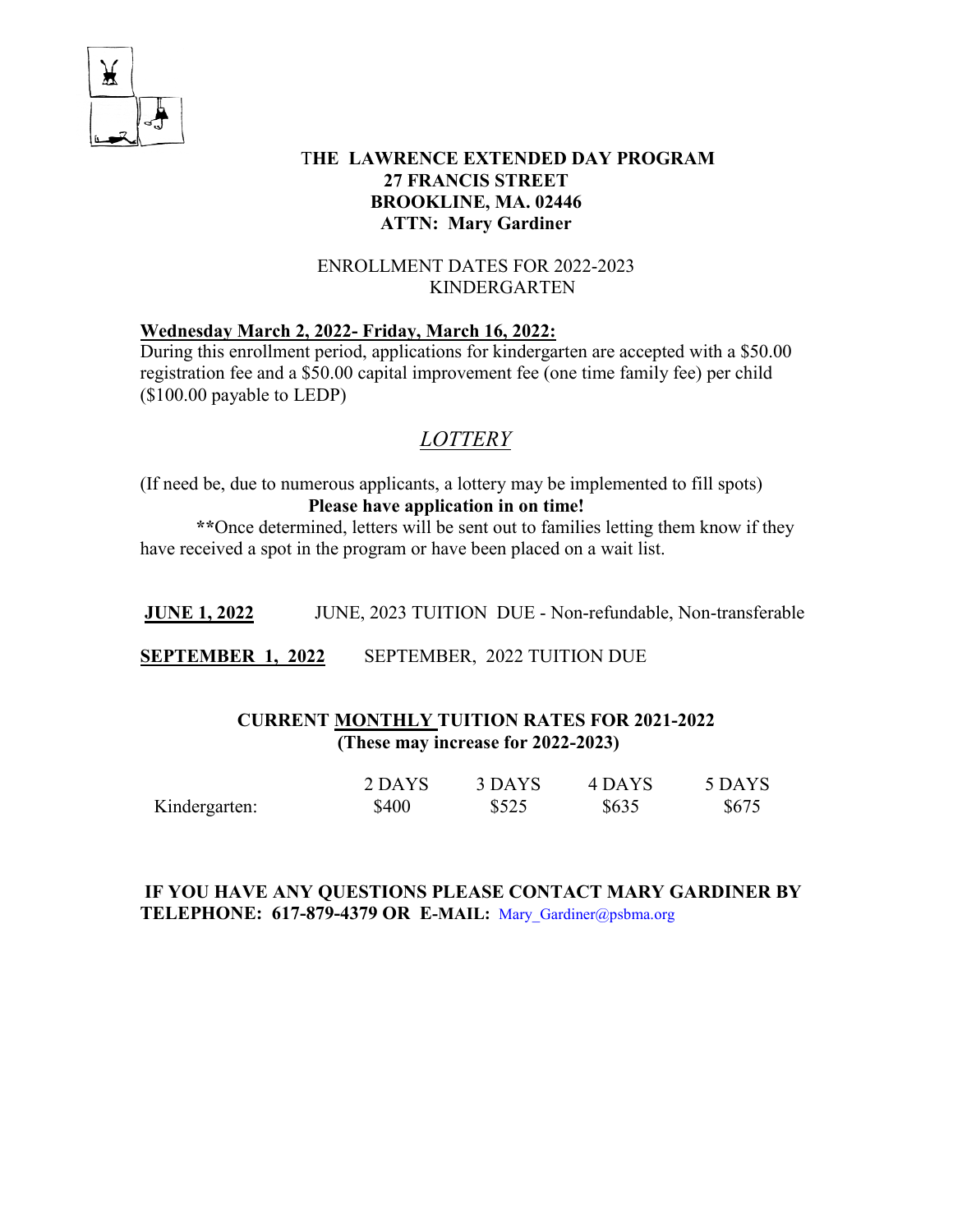

# **LEDP Application Form<br>PLEASE PRINT**

Application number: \_\_\_\_\_

| Gender: M / F                                                                                         | Child's Name: __________________________Grade 2022-2023__________________________                                                                                                                |
|-------------------------------------------------------------------------------------------------------|--------------------------------------------------------------------------------------------------------------------------------------------------------------------------------------------------|
| LEDP Program for 2022-2023<br>year)                                                                   | Kindergarten (2:30-5:45 M/T/W/TH/) ________________ Friday 1:40-5:45________<br>(This is the schedule for the 21-22 school year- this could change for the 22-23 school                          |
| LEDP days you desire (Please Circle): M T W TH F<br>Are the days of the week flexible? __Yes __No ___ |                                                                                                                                                                                                  |
|                                                                                                       |                                                                                                                                                                                                  |
|                                                                                                       | Parent/Guardian Name: Parent/Guardian Name: 2008. [2013]                                                                                                                                         |
|                                                                                                       | Home Address: __________________________Home Address:___________________________                                                                                                                 |
|                                                                                                       |                                                                                                                                                                                                  |
|                                                                                                       | Cell Phone #: ________________________Cell Phone#:______________________________                                                                                                                 |
|                                                                                                       |                                                                                                                                                                                                  |
|                                                                                                       |                                                                                                                                                                                                  |
| program?                                                                                              | What school is your child currently attending?                                                                                                                                                   |
| Please check:                                                                                         |                                                                                                                                                                                                  |
|                                                                                                       | A check for \$100.00: \$50.00 for the capital improvement (one time<br>family fee if sibling) and \$50.00 for the registration fees (non-transferable and                                        |
|                                                                                                       | The applicant is a sibling of a child currently enrolled in LEDP                                                                                                                                 |
|                                                                                                       | Please send me an application for tuition assistance.                                                                                                                                            |
| non-refundable) are enclosed, made payable to LEDP                                                    | We are in a buffer zone and understand we need to apply at both<br>buffer schools for the EXTENDED DAY PROGRAM. Buffer zone<br>families will be reimbursed if not accepted into Lawrence School. |
|                                                                                                       |                                                                                                                                                                                                  |
| I/We are working parents.                                                                             |                                                                                                                                                                                                  |
| I/We are students.                                                                                    |                                                                                                                                                                                                  |
| Please check the information which applies:                                                           | The Pupil Support Staff and/or Principal recommended the program.                                                                                                                                |
| FOR LEDP USE ONLY                                                                                     |                                                                                                                                                                                                  |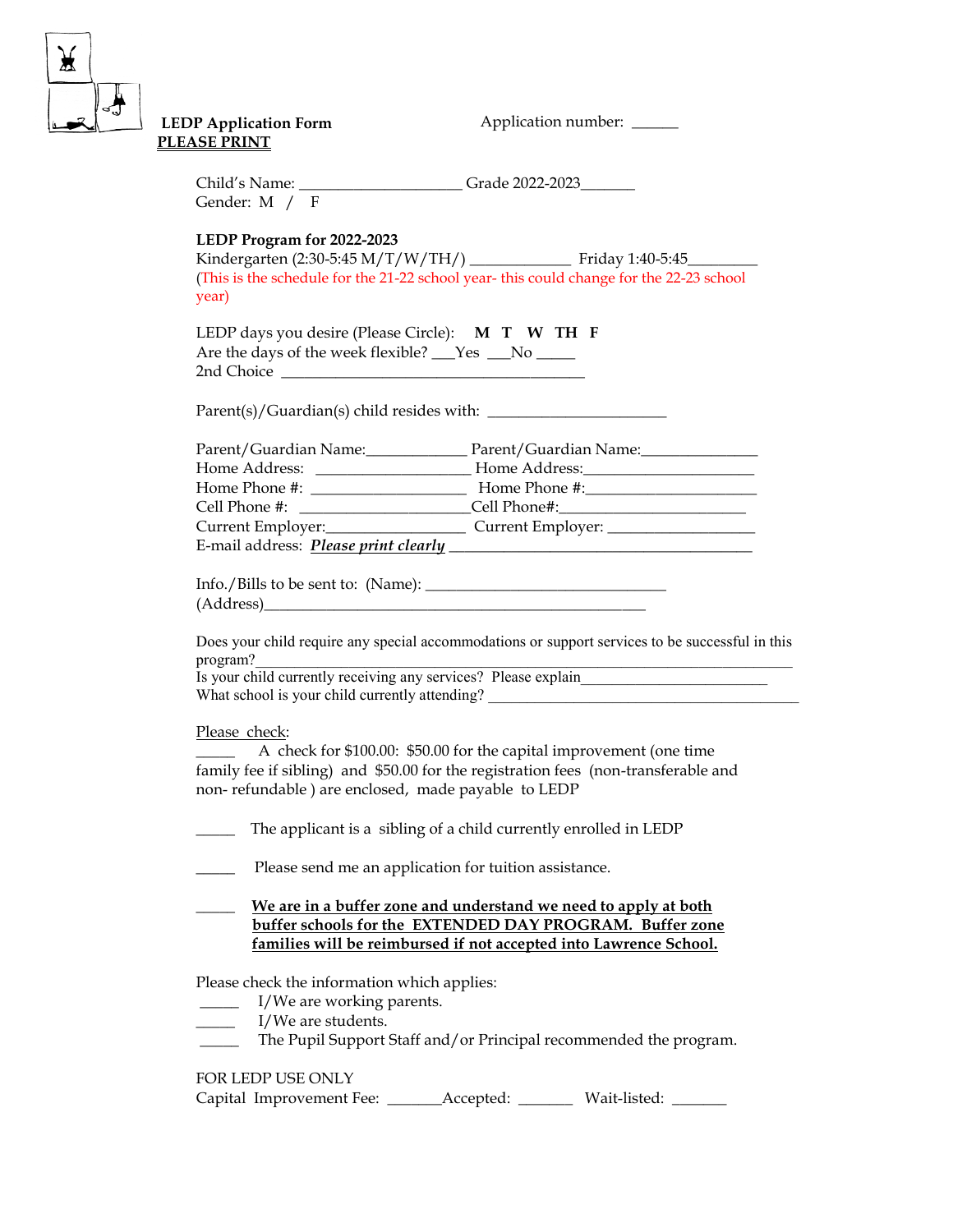

#### **VISION of LEDP**

**The Lawrence Extended Day Program is dedicated to stimulating our children's intellectual curiosity by exposing them to new ideas and a broader worldview; and by nurturing their character development through a broadening of their sense of community via opportunities to develop into community service leaders.** 

#### **MISSION of LEDP**

**For the working families of Lawrence School, LEDP strives to provide a kids-focused, innovative, high quality after school program run by highly qualified and talented professionals who align programming with the in-school curriculum and a socially conscious service philosophy.** 

#### **Keys to LEDP's success:**

#### **Best location**

LEDP is housed at Lawrence School allowing for a safe and smooth transition to after school programming and a strong collaboration with the greater Lawrence School community. This allows LEDP staff to stay in close communication with teachers and collaborate on providing the support needed to ensure students success.

#### **Best people**

Parent-run board identifies, hires, guides and supports a Director capable of leading and managing LEDP to achieve its vision, mission and goals. The Director, under the oversight of the Board, identifies, hires, trains, nurtures and retains a broad range of talented after-school teachers who value and role model intellectual curiosity and service leadership. LEDP provides staff with relevant professional development throughout the year. To tap expertise beyond the walls of LEDP, the Director actively accesses local museums, social service organizations, parks and open spaces, and arts community.

#### **Best program**

A diverse staff of men and women, create age-appropriate. innovative, enriching and engaging program designs, activities and field trips. A combination of structured and unstructured activities are offered in a safe, respectful and nurturing environment. LEDP's performance is measured annually through surveys of parents, teachers and kids; feedback is used to enhance the services offered. LEDP staff provide homework time for grades 1-6 and collaborate with Lawrence staff to support curriculum and best help students.

#### **Best structure**

The Director, under the oversight of the Board, fosters a flexible, fluid and collaborative working climate both within and beyond the borders of LEDP to maximize limited funds, space, staff and resources for the benefits of our children.

#### **Continued Coverage**

Families enrolled in the LEDP program are offered additional days of coverage on the following days: February and April vacation, the Jewish Holidays, Good Friday and the Brookline Professional Development day. Also, on early release days, LEDP opens at 12/12:30 for children signed up for that specific day.